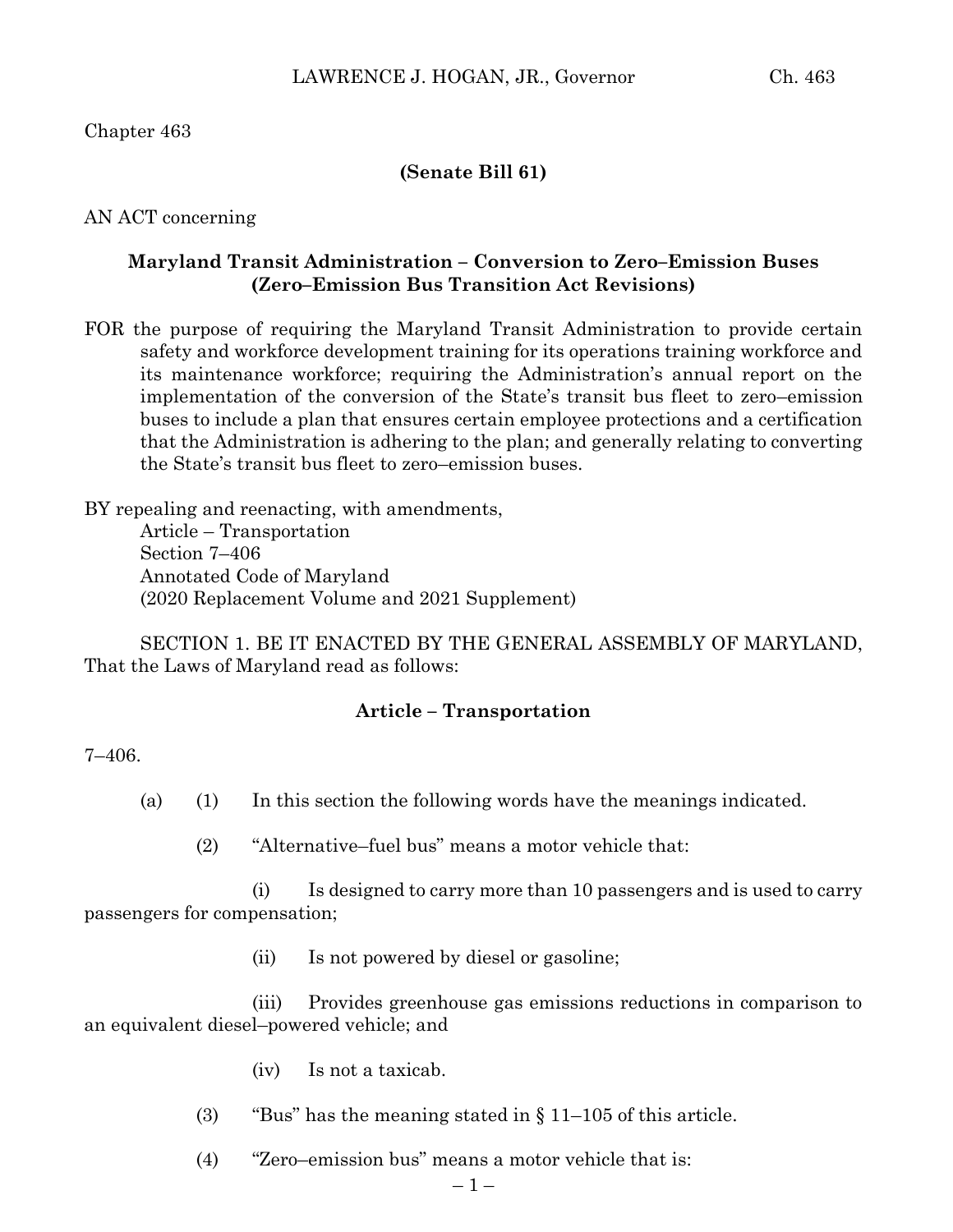(i) Designed to carry more than 10 passengers and is used to carry passengers for compensation;

|                                                                                                              |                                                | (ii)  |                                | A zero-emission vehicle; and                                |  |
|--------------------------------------------------------------------------------------------------------------|------------------------------------------------|-------|--------------------------------|-------------------------------------------------------------|--|
|                                                                                                              |                                                | (iii) |                                | Not a taxicab.                                              |  |
|                                                                                                              | (5)                                            |       | "Zero-emission vehicle" means: |                                                             |  |
|                                                                                                              |                                                | (i)   |                                | A fuel cell electric vehicle that:                          |  |
|                                                                                                              |                                                |       | 1.                             | Is a motor vehicle;                                         |  |
|                                                                                                              |                                                |       | 2.                             | Is made by a manufacturer;                                  |  |
| and highways;                                                                                                |                                                |       | 3.                             | Is manufactured primarily for use on public streets, roads, |  |
| hour;                                                                                                        |                                                |       | 4.                             | Has a maximum speed capability of at least 55 miles per     |  |
| Is powered entirely by electricity, produced by combining<br>5.<br>hydrogen and oxygen, that runs the motor; |                                                |       |                                |                                                             |  |
|                                                                                                              |                                                |       | 6.                             | Has an operating range of at least 100 miles; and           |  |
|                                                                                                              |                                                |       | 7.                             | Produces only water vapor and heat as by-products; or       |  |
|                                                                                                              | A plug-in electric drive vehicle that:<br>(ii) |       |                                |                                                             |  |
|                                                                                                              |                                                |       | 1.                             | Is a motor vehicle;                                         |  |
|                                                                                                              |                                                |       | 2.                             | Is made by a manufacturer;                                  |  |
| hour; and                                                                                                    |                                                |       | 3.                             | Has a maximum speed capability of at least 55 miles per     |  |
| from a battery that:                                                                                         |                                                |       | 4.                             | Is propelled by an electric motor that draws electricity    |  |
|                                                                                                              |                                                |       | A.                             | Has a capacity of not less than 4 kilowatt-hours; and       |  |
| electricity.                                                                                                 |                                                |       | В.                             | Is capable of being recharged from an external source of    |  |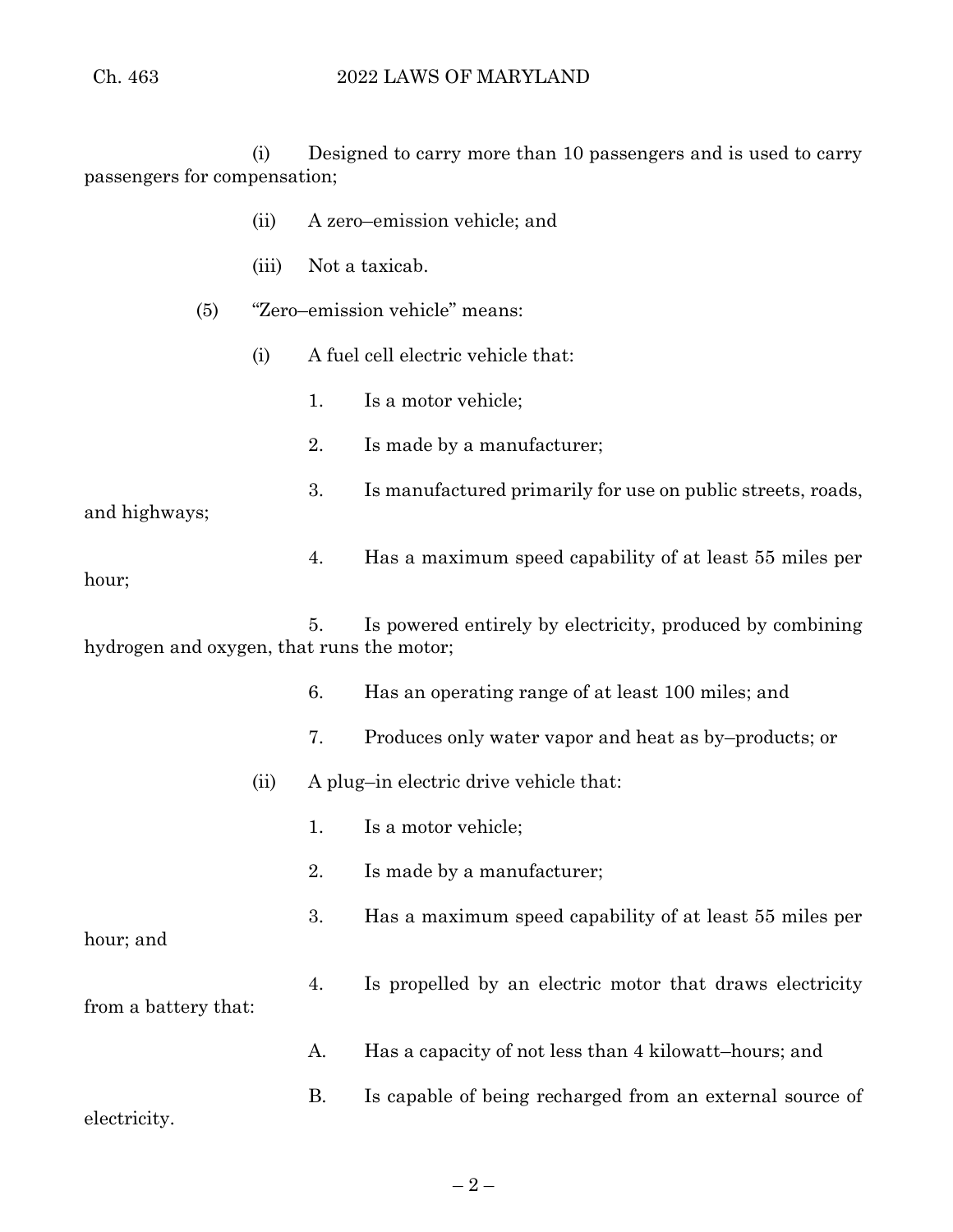(b) (1) This section applies to the Administration's State transit bus fleet.

(2) This section does not apply to a bus that is part of a locally operated transit system.

(c) (1) Except as provided in paragraph (2) of this subsection, beginning in fiscal year 2023, the Administration may not enter into a contract to purchase buses for the Administration's State transit bus fleet that are not zero–emission buses.

(2) If the Administration determines that no available zero–emission bus meets the performance requirements for a particular use, the Administration may purchase an alternative–fuel bus for that use.

(3) The full cost of zero–emission and alternative–fuel buses purchased under this subsection shall be paid from the Transportation Trust Fund.

(d) **(1) THE ADMINISTRATION SHALL PROVIDE SAFETY AND WORKFORCE DEVELOPMENT TRAINING FOR ITS:**

**(I) OPERATIONS TRAINING WORKFORCE; AND** 

**(II) MAINTENANCE WORKFORCE IN A MANNER THAT ENABLES THE MAINTENANCE WORKFORCE TO SAFELY REPAIR AND MAINTAIN:**

**1. THE ADMINISTRATION'S ZERO–EMISSION BUSES AND ALL THEIR COMPONENTS; AND** 

**2. THE CHARGING INFRASTRUCTURE FOR THE ZERO–EMISSION BUSES.**

**(2) THE TRAINING REQUIRED UNDER PARAGRAPH (1) OF THIS SUBSECTION SHALL INCLUDE REGISTERED APPRENTICESHIPS AND OTHER LABOR–MANAGEMENT TRAINING PROGRAMS TO ADDRESS THE IMPACT OF THE TRANSITION TO ZERO–EMISSION BUSES ON THE ADMINISTRATION'S WORKFORCE.**

**(E)** The Administration shall ensure the development of charging infrastructure to support the operation of zero–emission buses in the State transit bus fleet.

**[**(e)**] (F)** (1) On or before January 1, 2022, and each January 1 thereafter, the Administration shall, in accordance with § 2–1257 of the State Government Article, submit a report to the Senate Budget and Taxation Committee, the Senate Education, Health, and Environmental Affairs Committee, the House Appropriations Committee, and the House Environment and Transportation Committee on the implementation of this section.

(2) The annual report shall include: